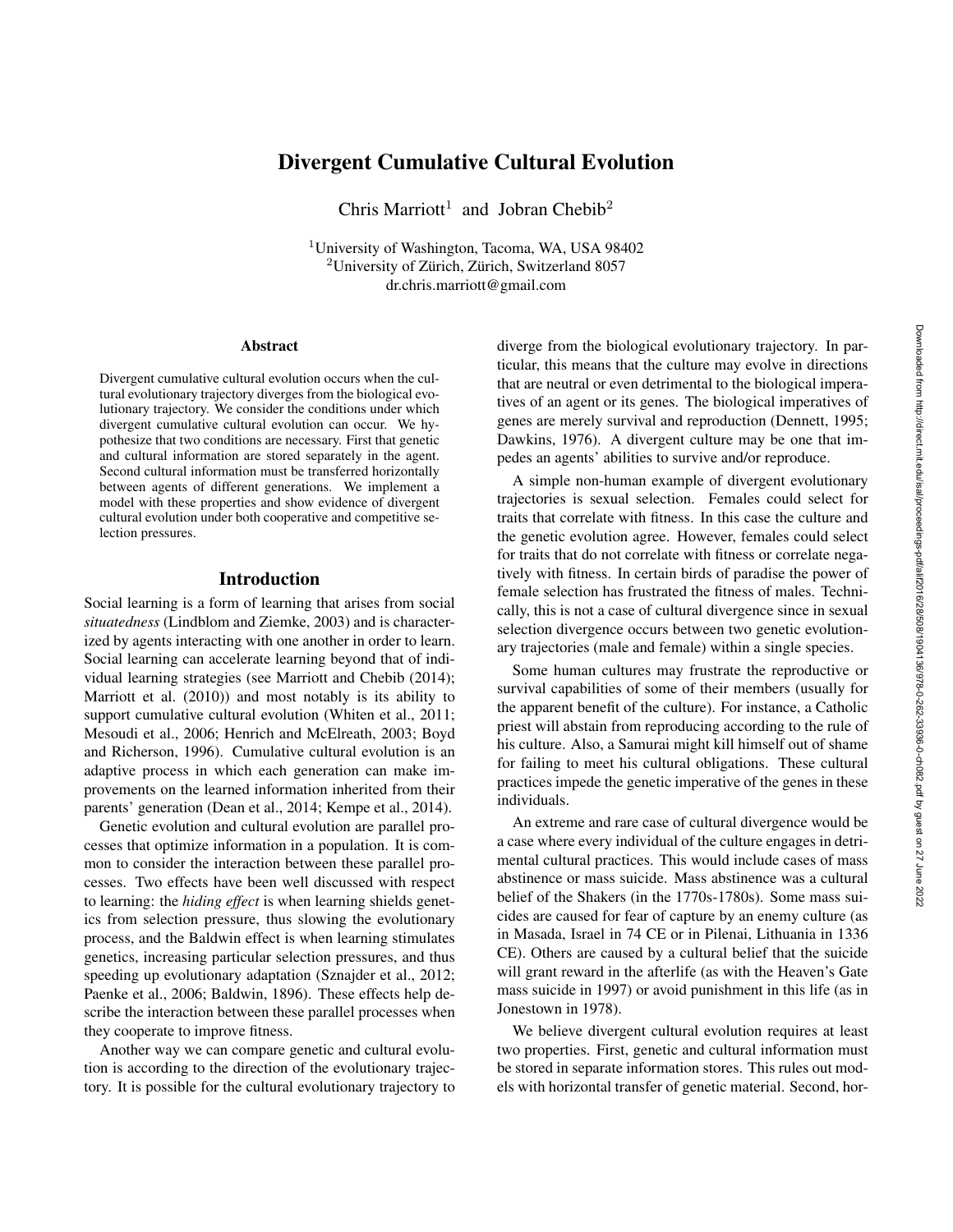izontal transfer of cultural information occurs between individuals of the same generation or across generations. This property rules out evolutionary development models where phenotypic information is not transferred between individuals.

We believe these are necessary conditions and we believe they are probably not sufficient conditions. It is difficult to test this hypothesis since our implementation has many other implicit conditions that may play an important role. Our experiment is designed to test whether these conditions (plus implicit others) can lead to divergent cultural evolution in our population.

In Marriott and Chebib (2014) we demonstrated a simple instance of divergent genetic and cultural evolution in a population with these properties. The experiment involved a simple optimization problem, asexual agents, and no spatial environment. Agents in that experiment showed accelerated optimization and divergence of selection pressures for particular genes and memes.

We have reproduced this experiment in a virtual environment representing real space. Our agents engage in sexual reproduction and are subject to natural selection. Our first experiments in this environment involved simple agents with no learning capabilities (Marriott and Chebib, 2015a,b). We have augmented these agents with individual and social learning mechanisms.

# Divergent Cultural Evolution

In Marriott and Chebib (2014) we implemented a simple proof of concept and demonstration of divergent cumulative cultural evolution. Agents in our model engage in all three modes of adaptation: phylogenetic, ontogenetic, and sociogenetic. Phylogenetic adaptation is adaptation by genetic evolution. Ontogenetic adaptation is lifetime adaptation. Sociogenetic adaptation is the result of exchanging learned material between agents.

The dual inheritance model (see Fig. 1) describes how these three modes of adaptation interact to create the agent (Marriott and Chebib, 2016b). Genetic information is inert over the lifetime of the agent in our model. It is transmitted vertically (from parent to child) during reproductive events and is responsible for the creation of initial cultural (memetic) information that is active during an agent's life. Memetic information is used during the lifetime of the agent to select a behavior for a particular situation and this information is also adaptive.

As agents are units of selection in our simulation natural selection occurs on the lifetime behavior of an agent (i.e. its phenotype). This behavior is determined by an interaction of an agent's genome, memome and environment. As a result both genetic and memetic information is important in determining if an agent lives and reproduces. In our model memetic selection also occurs. However, this selection is carried out by agents when they select what information to



Figure 1: The dual inheritance model.

use, what information to share and whether or not to share their information.

There are two important ways that divergence can occur between genetic and cultural evolution. It is common that evolutionary trajectories in both the genetic and cultural realm are aligned. This is common when they are both trying to optimize a behavior. In these cases it is expected that cultural optimization of the behavior will outpace genetic optimization primarily due to the different the different timescales of these adaptive mechanisms. The only divergence here is in terms of the rate of optimization. We call this divergence under *cooperative selection pressures*.

The second type of divergence occurs when genetic selection pressures and cultural selection pressures are contrary. For instance, sexual reproduction is favored by genetic selection but suppressed in many (human and non-human) cultures. We call this divergence under *competitive selection pressures*.

We believe that both types of divergence require the properties stated above. That is, genetic and cultural information must be separate and cultural information must be transmitted horizontally. We will test our implementation for both types of divergence.

#### Model

We have improved on our proof of concept by placing our agents in an environment in which they compete for resources and are subjected to a form of natural selection (i.e.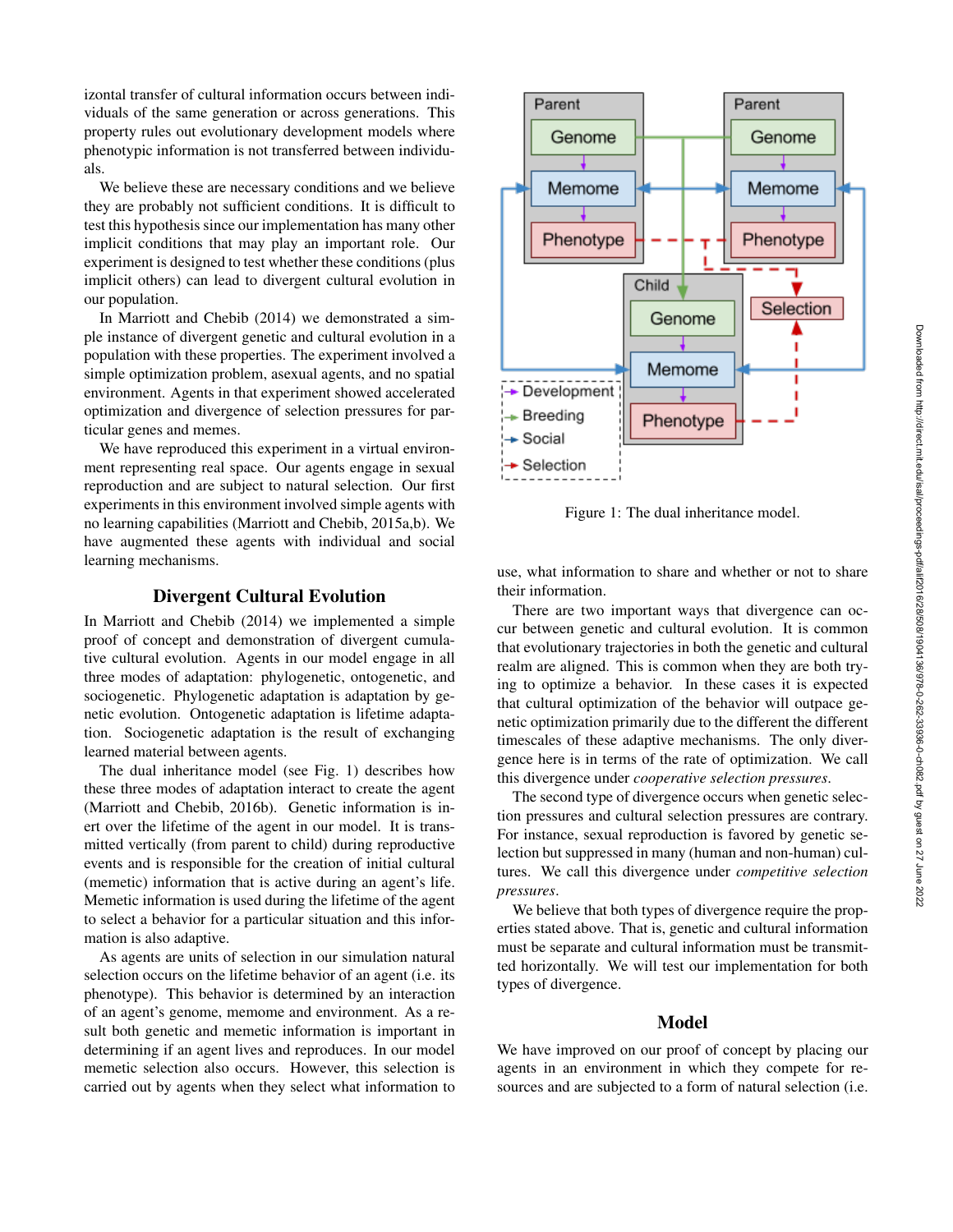

Figure 2: A typical gene consisting of gathering, nongathering, and travel components.

compete for mates) instead of artificial selection (i.e. face a fitness function).

Our agents live in a random geometric network of resource sites (Penrose, 2003). Random geometric networks are an approximation of two dimensional physical space. At each site agents can spend time gathering the resources available at that site. Sites in our current model have one, two or three resources available to an agent that gathers at that site. Agents in our model have genetically or memetically encoded strategies for gathering at a site and the strategy determines the energy cost to the agent. The energy cost is always at least the number of resources available at that site (one, two or three) and at most five.

Agents have a simple metabolism in which resources are converted into energy. Energy is used to move around the environment, gather resources, and perform actions like breeding, learning and social learning. Additional small daily energy penalties are administered for idle activity, old age, and length of genome (only during reproduction). At the end of each day an agent has a net gain or loss of energy and this contributes to whether the agent lives or dies and whether it has enough energy to reproduce.

#### Genome

As mentioned above, in the dual inheritance model an agent's genome is inert during its lifetime and therefore is not adaptive nor directly active in behavior selection. The primary purpose of its genome is to spread genetic information in reproductive events. The secondary purpose of its genome is to produce an agent's memome upon its birth.

A genome of an agent represents a path of resources sites in the random geometric network. At each site on this path is also encoded possible behaviors for an agent at that site. That is, a genome represents a single long path through the network and the actions an agent might take at each site.

We call each site in this path a *gene* in the genome. A typical gene consists of three parts. A gathering component encodes a strategy for gathering resources at the respective site. A non-gathering component encodes the energy spent on non-gathering actions like breeding, learning and socializing. Energy in our model correlates with time (except in reproduction). In general, more time (energy) spent breeding, learning or socializing increases the likelihood of these activities being successful (more on this below). Finally, a gene has a travel component which encodes the energy cost

of traveling to the next site in the path.

Breeding in our model occurs by sexual reproduction so breeding is a social activity. In our environment two agents must be at the same site at the same time to breed. If both agents are performing the breed action for overlapping periods of time then a successful sexual reproduction occurs. We can see that more time spent breeding during the day will increase an agent's chances of reproducing. However, spending time breeding comes at an energy cost to the agent as well so it can't afford to spend all of its time breeding.

During sexual reproduction an offspring's genome is created as a recombination of its parents' genomes. Recombination uses the longest common subsequence of the two genomes. The offspring's genome also has an opportunity to mutate in this process (see Marriott and Chebib (2015b) for more details of genetic mechanisms). Only in these cases is a genome active during an agent's lifetime.

At birth each agent's genome creates a memome. A memome consists of a collection of memeplexes. Each memeplex in our model represents a possible set of activities for a single day. Memeplexes are subsequences of a genome. During memome generation we start at each gene in a genome and we copy gene by gene into a memeplex. This continues until the total energy of a segment approaches the maximum daily energy for an agent. If copying the next gene would exceed the maximum energy the segment is complete and the memeplex is stored. Memeplexes are stored in the memome along with other memeplexes starting with the same initial site for behavior selection (see below).

Additionally, segments are copied in a backwards direction from every gene. This means every gene in a genome is responsible for two memeplexes in its memome except the endpoints that are responsible for only a single memeplex. Notice that since every site in the environment is not necessarily represented in a genome there may be sites that do not have corresponding memeplexes.

#### Memome

Our agent's cognitive model is inspired by the pandemonium model (Jackson, 1987; Franklin, 1997; Marriott et al., 2010). Each memeplex is a sub-path of a genome and thus is a path in the random geometric network. A memeplex represents a single day's worth of activities. In the pandemonium model a memeplex is referred to as a daemon. Daemons compete for control of an agent and in our model memeplexes compete for control of an agent.

Behavior selection is also quite similar to the MAPelites strategy for multi-objective evolutionary optimization (Mouret and Clune, 2015). We have memeplexes organized in the memome based on the starting site. An agent's day begins by selecting all memeplexes in its memome that begin at the agent's current site. Recall that these memeplexes represent a full day's worth of activities. The memeplex from this set that rewards the maximum (expected) resources for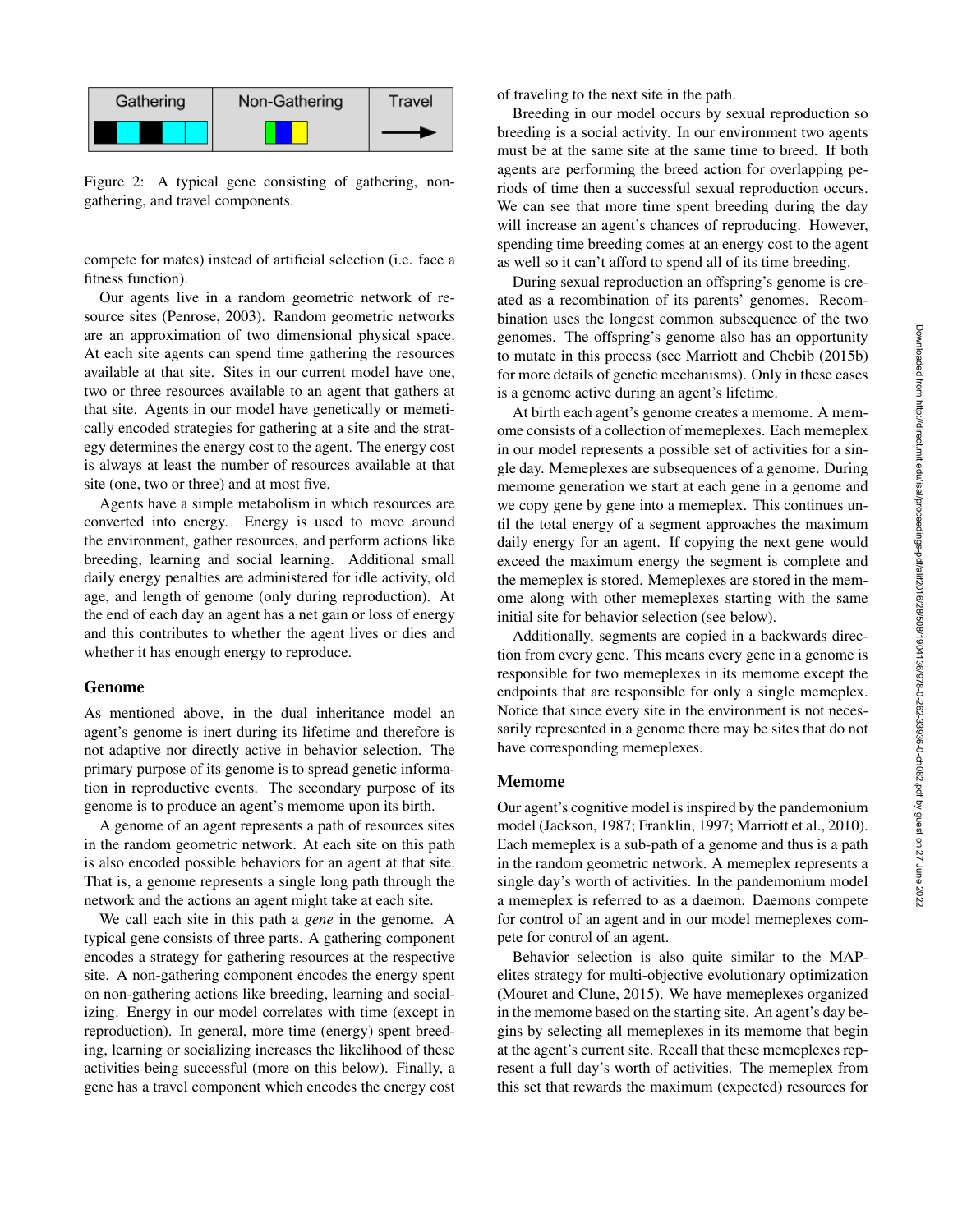the day while minimizing the energy expenditure is selected.

This is the primary force of cultural selection in our current implementation. It means that memeplexes with maximum resource-to-energy ratio are selected as behaviors. Since in our social learning mechanism agents that engage in social learning share only the current day's memeplex it means this selection mechanism is also used to select which memeplexes are shared during social learning.

An agent can engage in individual learning only if its selected memeplex includes at least one meme that has a nonzero learning component. This means that an agent must spend time engaged in learning at at least one site during a day. When this occurs an agent will clone its memeplex for the day and apply a mutation. The new memeplex is added to its memome. This allows an agent to possibly generate a memeplex that is more efficient at the same activities or generate an alternative sequence of activities.

We can see that having non-zero learning components in memes would benefit the agent. However, spending time learning during the day comes at an energy cost, as with breeding. Further, as our current implementation only allows a single learning event in a day it is not beneficial for an agent to spend more than the minimum amount of time learning.

An agent can engage in social learning once per day. The process for social learning is very similar to the process for sexual reproduction. Social learning can only occur if an agent spends time engaged in a social learning action at least one site during a day. However, for social learning to occur, another agent must also be at the same site at the same time engaged in social learning. If this occurs then the two agents will swap mutated copies of the memeplexes they used for that day. We treat this mechanism as roughly equivalent to telling the other agent what they did for the day.

Again we see a benefit to having social learning in memes as this will increase the chances of an exchange of memeplexes. However, as with learning and breeding, an agent cannot afford to spend too much time performing social learning during a day.

Both of these learning mechanisms allow for new memeplexes to be added to the memome which means an agent can adapt its behavior. When it begins its day at the same site again it may select one of the new memeplexes instead.

## Experimental Setup

We conduct three similar experimental runs with agents of different capabilities. The first control group we call breeders, and while they still have memomes, their learning and social learning mechanisms have been turned off. In these agents, learning and social learning components of genes/memes are still present but inactive. The second control group we call learners. They are similar to breeders as they still lack social learning mechanisms, but they have their individual learning mechanisms intact. Like

the breeders, they still have social learning components of genes/memes but they are inactive. The third group is our experimental group. We call them socializers and they have all the functionality described above.

Each run is seeded with one hundred randomly generated agents. All genes in the randomly generated genome have learning and social learning components initialized to zero. Since it would be impossible for agents to breed if this were true of breeding components, we instead have a chance of initializing breeding components to non-zero values. As a result, agents must mutate learning and social learning in order to take advantage of these mechanisms. We allow our simulations to run for 5000 days. Under these settings every initial population is viable although some of our socializer simulations terminate early due to a catastrophic colony collapse (see below).

We gather data on many aspects of our agents' lives. In particular we gather information on the proportion of a genome or memeplex devoted to breeding, learning or social learning. Recall that genomes and memeplexes are both paths of sites and they can vary in length from agent to agent. We can measure the length of a genome or memeplex in two ways. We can count the number of genes/memes (representing sites) or we can measure the energy cost of a genome/memeplex as a whole. We record the proportion of a genome/memeplex devoted to breeding as the total energy devoted to breeding in a genome/memeplex over the total energy cost of the genome/memeplex. We do the same for learning and social learning.

We use a slightly different method to calculate the optimization of a genome/memeplex. For each site there is a gathering action. Recall the action will cost energy at least the number of resources rewarded at a site (one, two or three) and at most five. We can count all energy used above the minimum as wasted energy. For each genome/memeplex we compute the average wasted energy per gene/meme.

The control groups of breeders and learners should not display divergent cumulative cultural evolution. Among the control groups we expect differences in genome and memeplex measurements but we expect these differences to be small. In the socializers we expect to see evidence of divergent cumulative cultural evolution. We expect memeplexes will show evidence of greater optimization than the genomes, at least after enough time for cumulative cultural evolution to emerge. Recall this is a case of divergence under cooperative selection pressures.

We also expect to see divergence under competitive selection pressures (i.e. when they pull in different directions). We expect that genetic selection will select for breeding while also having indirect selection for learning and social learning. We expect that there will remain some selection pressure for social learning and learning in the memeplexes, but the pressure to optimize these actions out of a memeplex will also be strong. Breeding is not to the advantage of the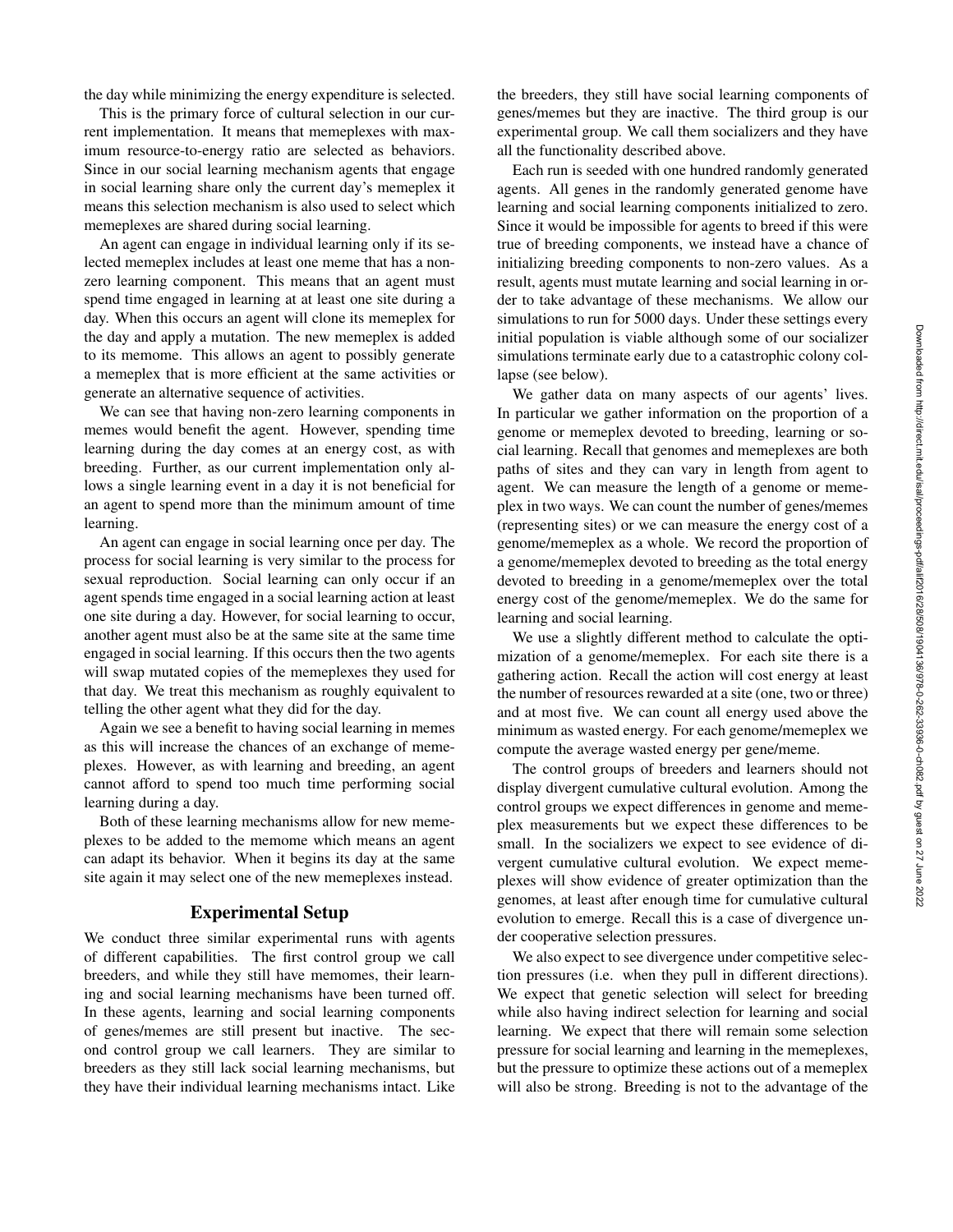

Figure 3: Generation over time for breeders and socializers. Generation is defined as the maximum generation in the population. A child's generation is one greater than the max of its parents' generations.

memetic selection mechanism so we expect it to be selected against by memetic selection.

# Observations and Discussion

Our experiment was replicated 130 times on a variety of random geometric networks. All data presented in this section is averaged over these 130 runs.

We wish to begin with a discussion of an apparent slowdown of genetic evolution caused by cultural evolution. When we first investigated the breeding, learning and social learning genes in the genomes of socializers we found that gene concentrations for these components grow at the same rate for our two control groups but at a slower rate for the socializers. We thought this could be due to a hiding effect occurring between cultural evolution and genetic evolution.

We saw a similar effect on genome length over time and other data we gathered. However with further investigation we were able to determine the source of the slowdown. In both control groups the generation of agents increased at identical rates. The generations of socializers increased at about half the rate (Figure 3). This is due to an emergence of eusocial breeding culture in our agents (Marriott and Chebib, 2016b).

We think this evidence suggests that cultural evolution can slow genetic evolution over time, but possibly not over generations. That is, the shielding of genetic selection pressure is not really there. Instead there is a selection pressure for longer generations which has the result of slowing genetic evolution over time.

To confirm this we plotted gene concentrations over generations instead of days (Figure 4). We can see that the socializers actually have weak acceleration of evolution over



Figure 4: Concentration of breeding, learning, and socializing genes in the genomes of breeders (dotted) and socializers (solid) over generations.



Figure 5: Average wasted energy per gene/meme in the genomes and memomes of breeders and socializers.

time according to this plot. These differences are small. We suspect that a greater significant difference might occur if we allowed our simulation to run for more days.

Now we wish to consider evidence for divergence under cooperative selection pressures. So we turn to a discussion of the relative optimization of genomes and memeplexes. Breeders and socializers showed a slight trend to less optimized genomes over time (Figure 5). This is not unexpected as much of the genome is not actually used during the agent's lifetime and thus is not subjected to selection at all. Further the genomes of agents increase overtime so this increases the size of the unused region. This has a result of stagnation of optimization in the genome except for a very small region. We can see in the control groups that this re-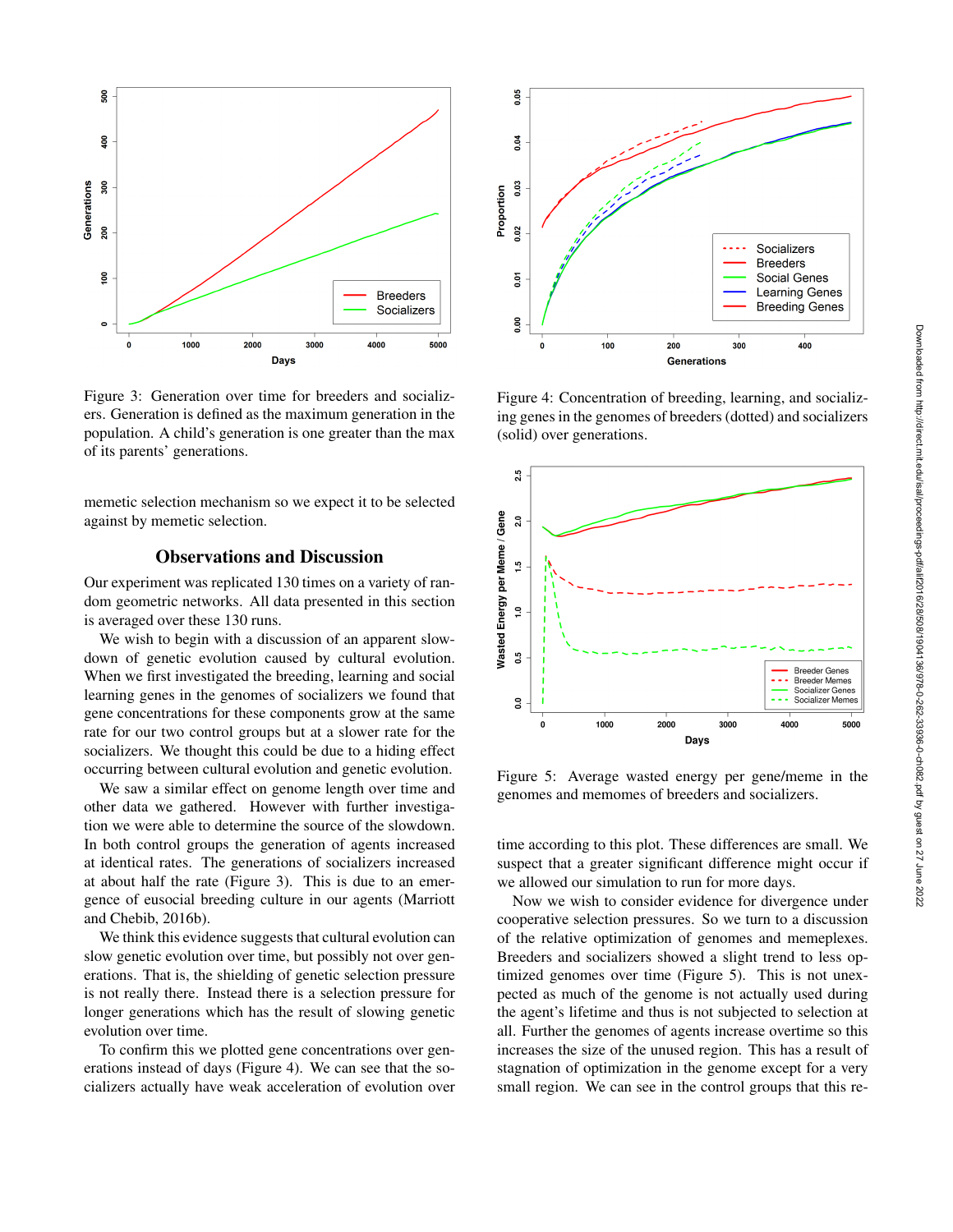

Figure 6: Concentration of breeding, learning, and socializing memes in the memomes of breeders (dotted) and socializers (solid).

gion is indeed optimized. We see this in the measurement of optimization of the daily memeplexes. The memeplexes selected for activity are more optimized than the genome as a whole. The memeplexes in the control runs undergo an early stage of optimization before stagnating.

In the socializers there is also an early stage of optimization before stagnation. However the stage of optimization is considerably greater in socializers than non-socializers. Stagnation in the control runs is in part due to a weak genetic selection pressure for optimization. Selection pressure for optimization in the memome is stronger and most evolved memeplexes are highly optimized (nearing zero wasted energy). However the data shows an average of all agents in the population. Only older agents have the evolved memeplexes and the younger agents have memeplexes that are still just close copies of regions of their genomes. When we average over all agents we will never optimize to zero.

Now let's consider divergence under competitive selection (see Fig 6). The strongest competitive pressure is relative to breeding actions. Treating memeplexes as a type of parasitic organism we can see that they are only concerned with their replication into new hosts. They are not concerned with their host's reproduction, even if this leads to fewer available hosts in the long run. A common end for this type of parasite is to die off after killing all available hosts.

We observe that soon after social learning emerges in the population memeplexes diverge from the genome. Breeding actions in a genome continue to be selected for, but breeding actions in a memome are selected against and their concentration decreases before stagnating. Notice again this stagnation is due in part to the averaging over the population. Some agents still are young and have a higher concentration of breeding actions than more evolved memeplexes.

We observe that in many socializers, breeding actions in their memeplexes are reduced to zero. This is also clear by noting that about 54% of breeders and learners have children while only 36% of socializers do. Memeplexes co-opt the agent for their reproductive ends instead of the genome's reproductive ends.

Interesting cases of collapsed colonies occur when these memeplexes spread to all agents before they can breed. In many runs of socializers we witness isolated colonies completely dying out. Out of 100 runs 21 ended when all agents died out before the 5000 day limit is reached. This only occurs in socializers.

In breeders and learners, colonies can face extinction due to a shortage of resources caused by overpopulation. In these situations agents can't get enough resources to reproduce and in some cases can't get enough to survive. However this situation cures itself as agents die out. As agents die, they no longer collect resources. The resources can instead go to the young and eventually young agents can reproduce. This causes cycles in population density but never a collapse.

Consider learning and social learning actions. There is strong early selection pressure in genomes and memomes for these actions. However as social learning kicks in, memetic selection against wasting time on these action takes over. Remember it is beneficial to spend as little time as possible on learning and so optimized memeplexes spend energy learning at only a single site. Many optimized memeplexes do not spend energy on learning at all. This is a detriment but if a memeplex is already highly optimized there is little benefit to learning. Further if a memeplex still spends time social learning an agent can still be adaptive.

It is also beneficial to not waste time on social learning. As above when social learning begins optimization places a negative selection pressure on social learning actions. However it is a memeplex's responsibility to spread itself. A memeplex that evolves to spend no time on social learning will never be spread (but may still be useful to an agent). Thus, we usually observe at least one site in a memeplex with social learning time and often more. This means that a memeplex usually has a particular site at which it spreads itself to other agents. This builds cultures of agents around meme spreading sites.

We notice for all breeding, learning and social learning actions as well as for optimization, cumulative cultural evolution causes a divergent effect from genetic evolution. In our simulations, this period of time occurred early on (in the first 500 days) and then social learning maintains an optimized culture through spreading evolved memeplexes to new agents.

To track cumulative cultural evolution we also assigned a generation to each memeplex. All original memeplexes created at birth are assigned generation zero. Whenever it is cloned in learning or social learning the clone is assigned generation one higher than its parent.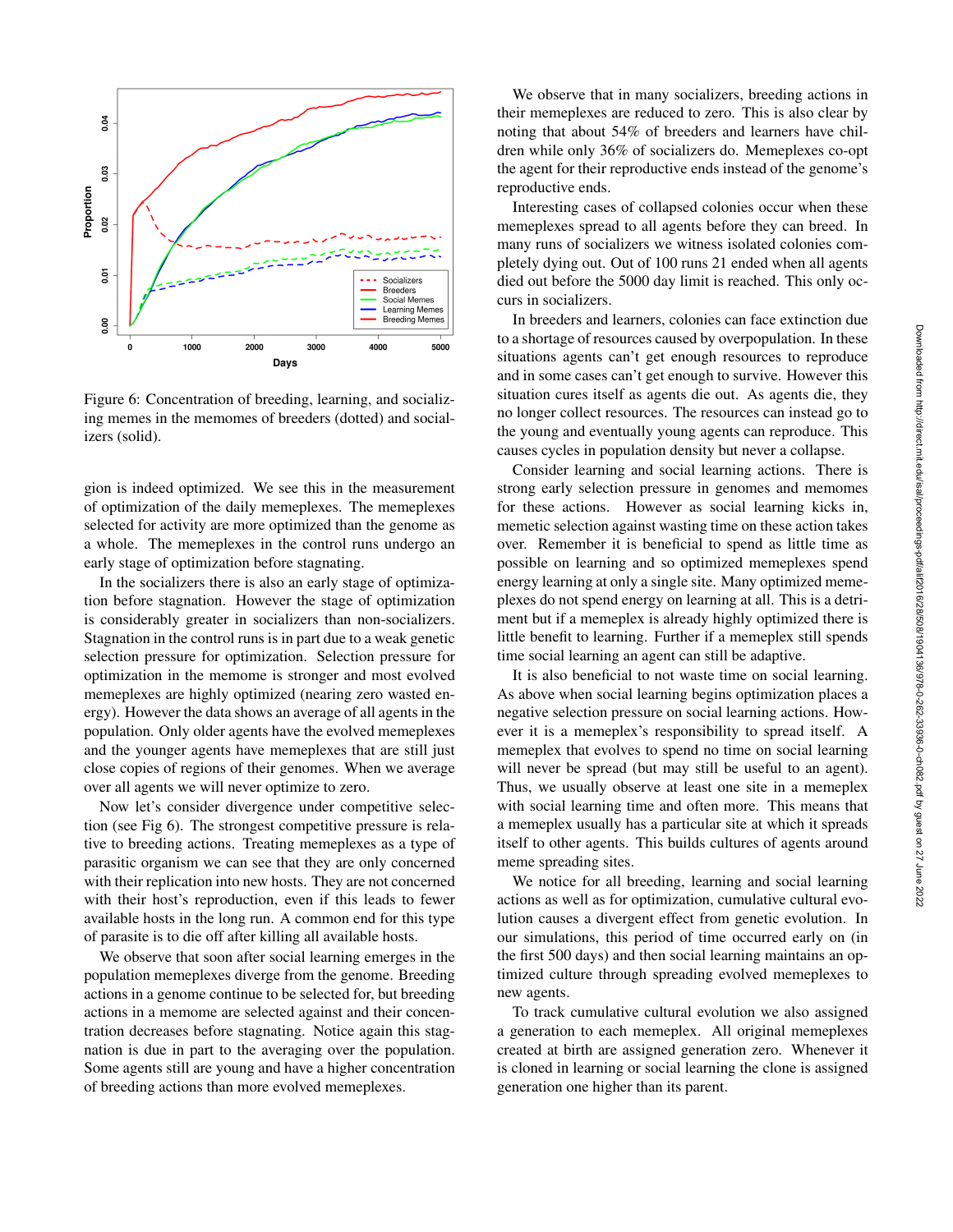

Figure 7: Average and maximum generation of active memeplexes over time with one standard deviation around the mean.

We can detect cumulative cultural evolution by detecting an increase in memeplex generation over time, especially from generation to generation (Figure 7). We can indeed confirm cumulative cultural evolution in our socializers by this method. Of course breeders can only have a memeplex generation of zero. Learners however can have a memeplex generation above zero if they learn better memeplexes. However these memeplexes can never leave their initial host and die with the host. Therefore, no cumulative culture can accrue (Kempe et al., 2014). We do see that learning agents can maintain a low non-zero memeplex generation but not one that increases over time.

Interestingly, in the socializers we do notice two stages in memeplex generation growth. The initial stage is more rapid and the second stage grows slowly at a fixed rate over time. We note that the period of rapid growth coincides with the period in which the memeplexes are being optimized prior to stagnation. The slower growth rate coincides with the stage where agents pass around optimized memeplexes.

## **Conclusions**

Our implementation incorporated two information stores, one for genetic information and one for cultural information. It also had mechanisms of horizontal transfer of cultural information between agents of multiple generations. Our implementation is an example of our dual inheritance model of cultural evolution (Marriott and Chebib, 2016a). Our implementation demonstrates divergent cumulative cultural evolution under both conditions of cooperative and competitive selection pressures.

We can see that populations of agents that participate in the dual inheritance model can accelerate optimization relative to selection pressures that are cooperative between the

genetic and memetic world. This is due to the potential for many cultural generations in a single biological generation. Thus, optimization can occur much faster over real time in cultural evolution than in biological evolution. Further, since the selection pressure on both the genome and the memome operate in the same direction there cannot be conflict between these pressures. The only divergence in this case is in terms of speed to convergence.

We also see cases where the selection pressure on the genome operates in an opposite direction for the memome. Genes and memes care only for spreading themselves. For genes, spreading occurs through reproductive events but for memes spreading occurs through social learning events. So it is not surprising that genes that increase the success of reproductive events are selected for by biological evolution and memes that increase the number and success of social learning events are selected for by cultural selection.

The contrary is not necessarily true. Genes that increase the number and success of social learning events may be selected for by biological evolution if social learning also helps improve survival or reproductive success. This is true in our simulation. Memes that increase the number and success of reproductive events have only a distant and indirect impact on the number and success of social learning actions. Since they also have a detrimental effect on the optimization of the memeplex there is a considerably stronger selection to avoid these actions.

Finally, we still see an interesting divergence in behavior of young (inexperienced) agents and old (experienced) agents. Young agents have had very little or no time to adapt their initial set of memeplexes either through individual optimization or through learning from others. Thus their behavior is still largely determined by their genome, which may also be the case in humans (Tomasello, 2016; Csibra and Gergely, 2011). This means they are more likely to breed, learn and social learn than old agents because all of these actions occur in much higher concentrations in the genome than in the memome.

The interesting impact of these trends is that young agents are more likely to be parents (i.e. before they learn better). They are more likely to learn from the environment more than older experienced agents. Finally, they are also more social. They are more likely to seek out social learning events than old agents. We find this conclusion interesting for two reasons. First, we see an emergent organization in our populations around age. Second this organization mimics the same organizations in other models and natural populations (Lehmann et al., 2013; Thornton and Malapert, 2009). Young humans are more likely to have children, more likely to attempt to improve themselves through learning, and more likely to seek out the knowledge of others than their older counterparts (Demps et al., 2012; Hewlett et al., 2011). Further older humans that engage in social learning are more often teachers than learners and this is also born